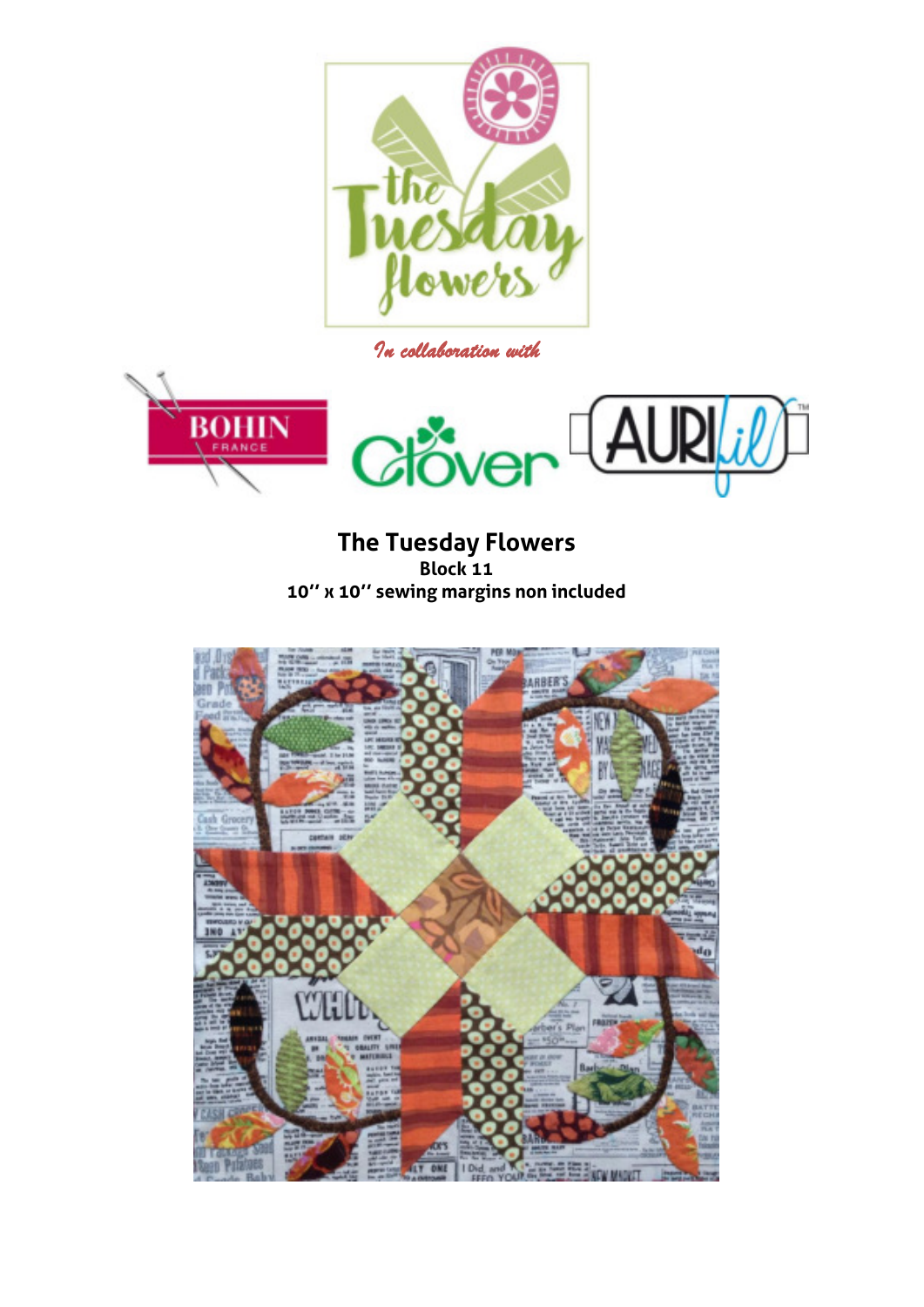## **General points:**

The given measures for the cutting of the squares E and the triangles F include the  $\frac{1}{4}$ " sewing margin, rounded up to  $\frac{1}{2}$ " for both.

*For traditional piecing together enthusiasts and for the pieces A, D and D' (turn round template D), add some sewing margins all around.* 

The appliqués are made traditionally. Add your favorite sewing margin around the templates.

*The measures on the plan do not include the sewing margins.* 

## **The cutting:**

**With a fabric for the background:** 

**4 pieces A** 

**1 square of 3 5/8'' side, cut down the diagonals to obtain 4 triangles F** 

**With a selection of fabrics:** 

**20 leaves C** 

**With a fabric for the stems:** 

**4 bias of ½''x 4 ¾'' (measures of the bias non folded) which will give 4 stems B** 

**With 4 fabrics for the star:** 

**With the first fabric: 4 pieces D** 

**With the second fabric: 4 pieces D'**

**With the third fabric: 4 squares E of 2 3/16'' side** 

**With the fourth fabric: 1 central square E of 2 3/16'' side, potentially with a selective cutting.** 

**BOHIN temporary glue pen ref 65504 CLOVER mini ion 8003EU CLOVER appliqué needles n° 10 réf : 4971 AURIFIL sewing threads that match with the fabrics Freezer paper** 

## **Production:**

Pattern 1: On the front of a piece A, report the big lines of the pattern to applique. Make and applique a stem B with the bias of  $\frac{1}{2}$ "x 4  $\frac{3}{4}$ ". Let the base stick out so that it gets stitched later on. Applique 5 leaves C on both sides of the stem.

On the small side of the piece A, add a square E (third fabric).

Add a piece D and D' on 2 opposite sides of the square E.

Now make 4 identical units.



 $x_{4}$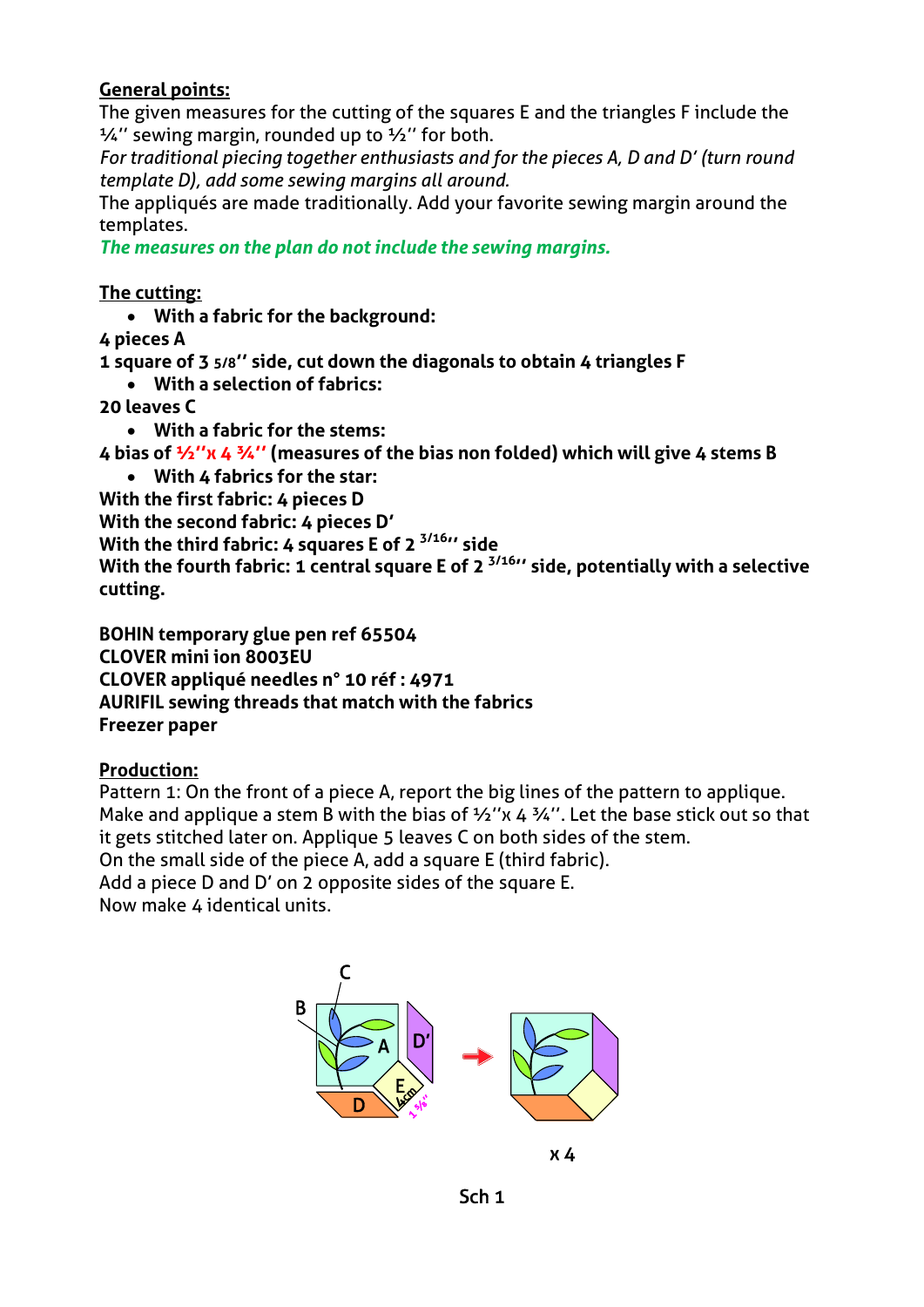Pattern 2: Put together 2 of these units. Add the central square E at the top (selective cutting). On the opposite side, add a triangle F. With the help of the pattern, add the last 2 units.

Complete by adding the last triangles F.



Sch<sub>2</sub>

Pattern 3: Here is block 11, it's your turn to play!



**Bloc 11** 

Sch<sub>3</sub>